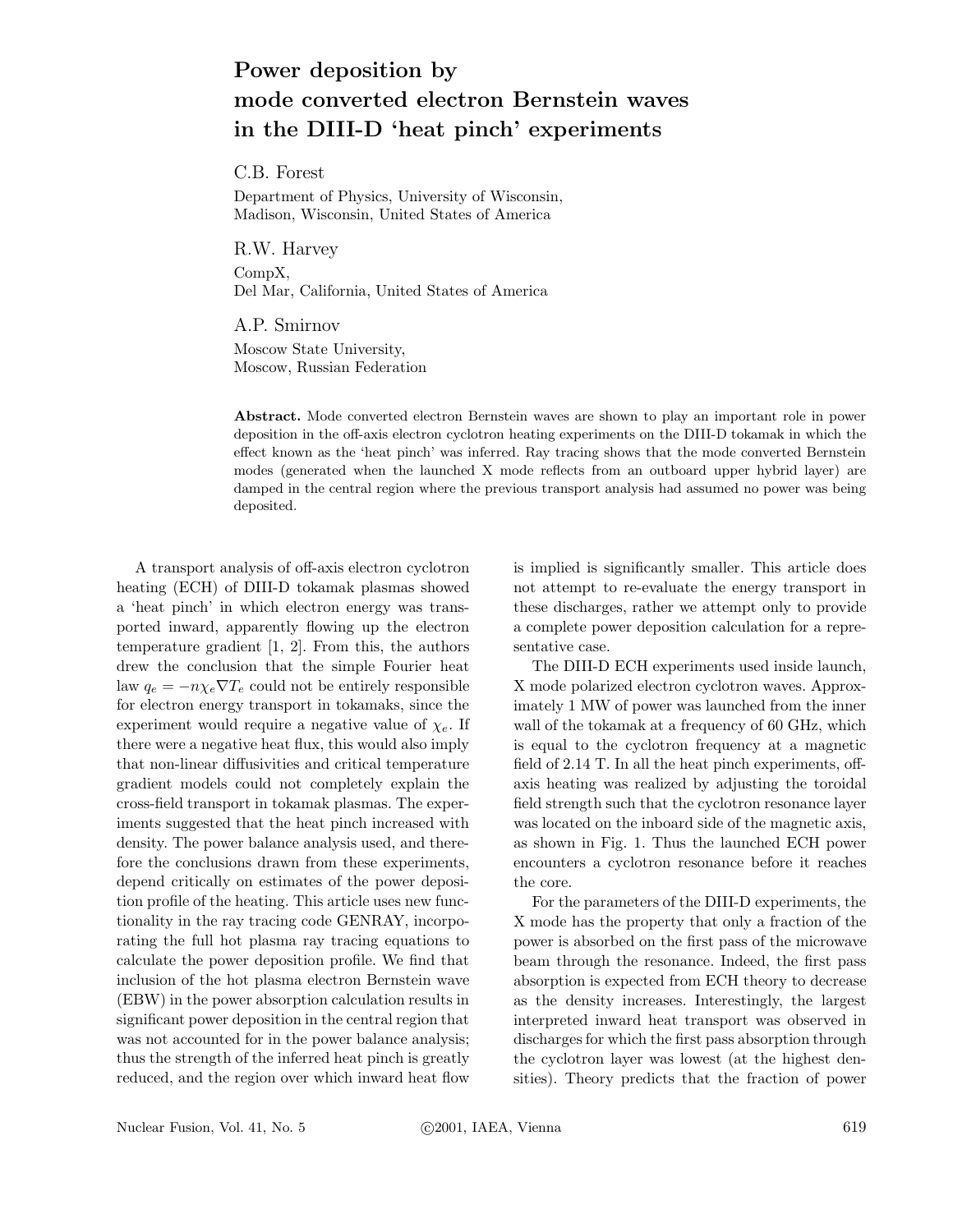

**Figure 1.** (a) Geometry for the DIII-D inside launch, 60 GHz, X mode heating system. The positions of the cyclotron resonance layer  $(\omega_{rf} = \Omega_{ce}(\mathbf{r}))$  and the upper hybrid resonance layer  $(\omega_{uh}^2 = \Omega_{ce}^2 + \omega_{pe}^2)$ are shown. The bundle of ray trajectories is used to model the launched X mode and the mode converted EBW. (b) Top view of the ray trajectories. (c) Temperature and density profiles used for the calculations in this article.

transmitted on the first pass is  $e^{-\tau x}$ , where

$$
\tau_X = \frac{\pi}{2} N^3 N_{\parallel}^2 \left( 1 + \frac{\omega_{pe}^2}{\Omega_{ce}^2} \right)^2 \frac{\Omega_{ce}^2}{\omega_{pe}^2} \frac{kT_e}{m_e c^2} \frac{cR}{\omega_{rf}} \tag{1}
$$

is the optical thickness for obliquely launched X mode radiation [3]. Here  $\omega_{rf}$  is the frequency of the launched power,  $N$  is the index of refraction for the X mode and is of order 1,  $N_{\parallel} = ck_{\parallel}/\omega_{rf}$  is the component in the direction of the magnetic field,  $\Omega_{ce}$  is the local cyclotron frequency,  $\omega_{pe}$  is the local plasma frequency and  $R$  is the major radius at the resonance location. The optical thickness  $\tau_X$  is a monotonically decreasing function of density for fixed temperature  $T_e$ .

For these experiments this fraction varied from approximately 10% at low density  $(n_e(0) \approx$  $10^{13}$  cm<sup>-3</sup>) to greater than 50% at high density  $(n_e(0) \approx 4 \times 10^{13} \text{ cm}^{-3})$ . The transmitted power fraction  $e^{-\tau x}$  is then expected to continue to propagate towards lower magnetic fields where it encounters the upper hybrid layer and is mode converted with nearly 100% efficiency into the EBW, which

propagates back towards the cyclotron resonance layer. The previous analysis used an ad hoc absorption model for this transmitted power in which the power returning from the upper hybrid region was distributed over the cold plasma cyclotron resonance layer with a spatial distribution proportional to the electron temperature. That model therefore precluded any power deposition inside the resonance layer where the X mode was depositing its power.

It is well known that the X mode is reflected from the upper hybrid layer in the form of an EBW, an electrostatic, hot plasma wave which propagates back towards the resonance layer. Indeed, this is the classic mode conversion problem and we refer interested readers to the original work by Stix [4] and to later work by Schuss and Hosea [5] where an elementary discussion of the mode conversion process is presented. The specific role of the EBW in the absorption processes was not accounted for in Ref. [1]. For the DIII-D heat pinch experiments, the upper hybrid layer associated with the densities studied is typically located on the low field side of the magnetic axis; increasing the density moves the upper hybrid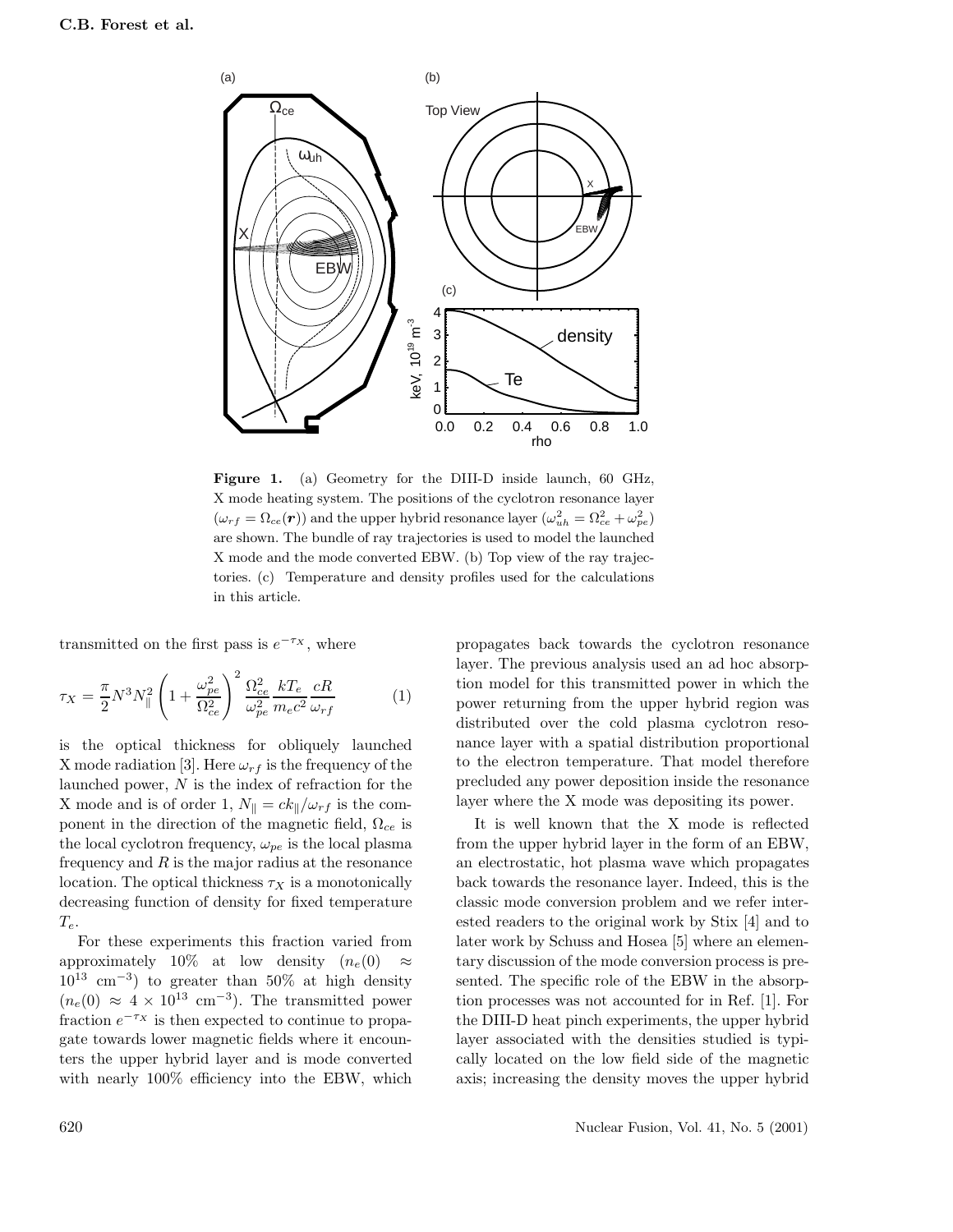layer further away from the cyclotron resonance. This article is primarily concerned with the propagation and absorption of the mode converted EBW as the waves propagate from the upper hybrid layer towards the cyclotron resonance. We use the ray tracing code GENRAY, which treats the propagation and absorption of both the X mode and the EBW [6], to show that the remaining ECH power is deposited largely in the central region.

The dispersion (and therefore propagation and absorption) of the EBW is a complicated function of primarily the magnetic field strength and the electron temperature. Here the propagation and absorption of the EBW are studied numerically using the WKB approximation. The dispersion function used is a numerical implementation of the fully electromagnetic, hot plasma dielectric tensor [7]. The determinant of the Hermitian part of the dielectric tensor results in a dispersion function  $D[n_e(\mathbf{r}), B(\mathbf{r}), T_e(\mathbf{r}), N_{\perp}, N_{\parallel}, \omega_{rf}] = 0$ . For a given electron density  $n_e$ , magnetic field strength  $B$ , electron temperature  $T_e$  and  $N_{\parallel} = ck_{\parallel}/\omega_{rf}$  this equation can be solved to find  $N_{\perp} = ck_{\perp}/\omega_{rf}$ .

Once a dispersion function  $D$  is known, the ray equations are [7]

$$
\frac{d\mathbf{r}}{dt} = V_{g,\perp} \frac{\mathbf{N} - N_{\parallel} \mathbf{b}}{N_{\perp}} + V_{g,\parallel} \mathbf{b}
$$
 (2a)

$$
\frac{dN}{dt} = \frac{c}{\omega} \frac{\partial D/\partial r}{\partial D/\partial \omega}
$$
 (2b)

where  $\boldsymbol{b}$  is a unit vector aligned with the magnetic field,  $\mathbf{N} = c\mathbf{k}/\omega$ ,  $N_{\parallel} = \mathbf{N} \cdot \mathbf{b}$  and

$$
V_{g,\perp} = -\frac{c}{\omega} \frac{\partial D/\partial N_{\perp}}{\partial D/\partial \omega} \tag{3a}
$$

$$
V_{g,||} = -\frac{c}{\omega} \frac{\partial D/\partial N_{||}}{\partial D/\partial \omega}.
$$
 (3b)

The power absorption along a ray is related to the anti-Hermitian part of the dielectric tensor and requires special treatment to properly address the relativistic resonance condition.

The power of the EBW is absorbed by electrons satisfying the Doppler shifted cyclotron resonance condition:

$$
N_{\parallel} \frac{v_{\parallel}}{c} + \frac{\Omega_{ce}(x)}{\gamma \omega_{rf}} = 1 \tag{4}
$$

where  $\gamma$  is the usual relativistic factor. For the launched X mode we have  $k_{\parallel}v_{te}/\omega_{rf} << 1$ , where  $v_{te}$  is the thermal velocity of the electrons; thus

power deposition  $\overline{c}$  1 2 3 4 5 6 power/volume power/volume EBW  $\infty$ first pass X-mode  $\circ$ 0.0 0.2 0.4 0.6 0.8 1.0 rho

**Figure 2.** Calculated deposition profiles including the EBW. The deposition profiles are estimated by launching a bundle of 30 rays to represent the launched  $N_{\parallel}$  spectrum of the antenna. The equilibrium is representative of an  $I_p = 500 \text{ kA}, B_\phi = 1.7 \text{ T}$  discharge in DIII-D.

the power is absorbed where  $\Omega_{ce}(x) \approx \omega_{rf}$  (shown in Fig. 1 for a particular DIII-D equilibrium). The power deposition of the EBW is also determined by the resonance condition in Eq. (4); however, the  $N_{\parallel}$ of the EBW varies with the toroidal geometry, and this plays a dominant role in determining the power deposition profile. For finite  $N_{\parallel}$  (∼1), the power can be absorbed at a point shifted by an amount

$$
\Delta R \approx 3N_{\parallel} \frac{v_{te}}{c} R
$$

which is found to be tens of centimetres for the DIII-D case.

Power deposition profiles that include the mode converted EBW are shown in Fig. 2. The temperature profile is shown in Fig.  $1(c)$  and is representative of the temperature profile after the ECH is turned on and after transport equilibrium is reached (similar to profile data as published in Ref. [2] and in Ref. [1] for a 1.7 T DIII-D equilibrium). Two regions of power absorption are found by the calculation: the first is the region at  $\rho \gtrsim 0.4$ , which, accounting for the flux surface volumes, represents approximately 50% of the launched power which is absorbed from the X mode on the first pass through the cyclotron resonance, while the inner region is due to the Doppler shifted absorption of the EBW and is significantly nearer to the plasma centre. The EBW power is absorbed in a smaller volume and so the power density is larger.

The  $N_{\parallel}$  upshift is a geometric effect resulting from variations of B within a flux surface, curvature and magnetic shear. As such, it is influenced by the poloidal magnetic field of the tokamak. This can be understood from ray tracing Eqs (2) by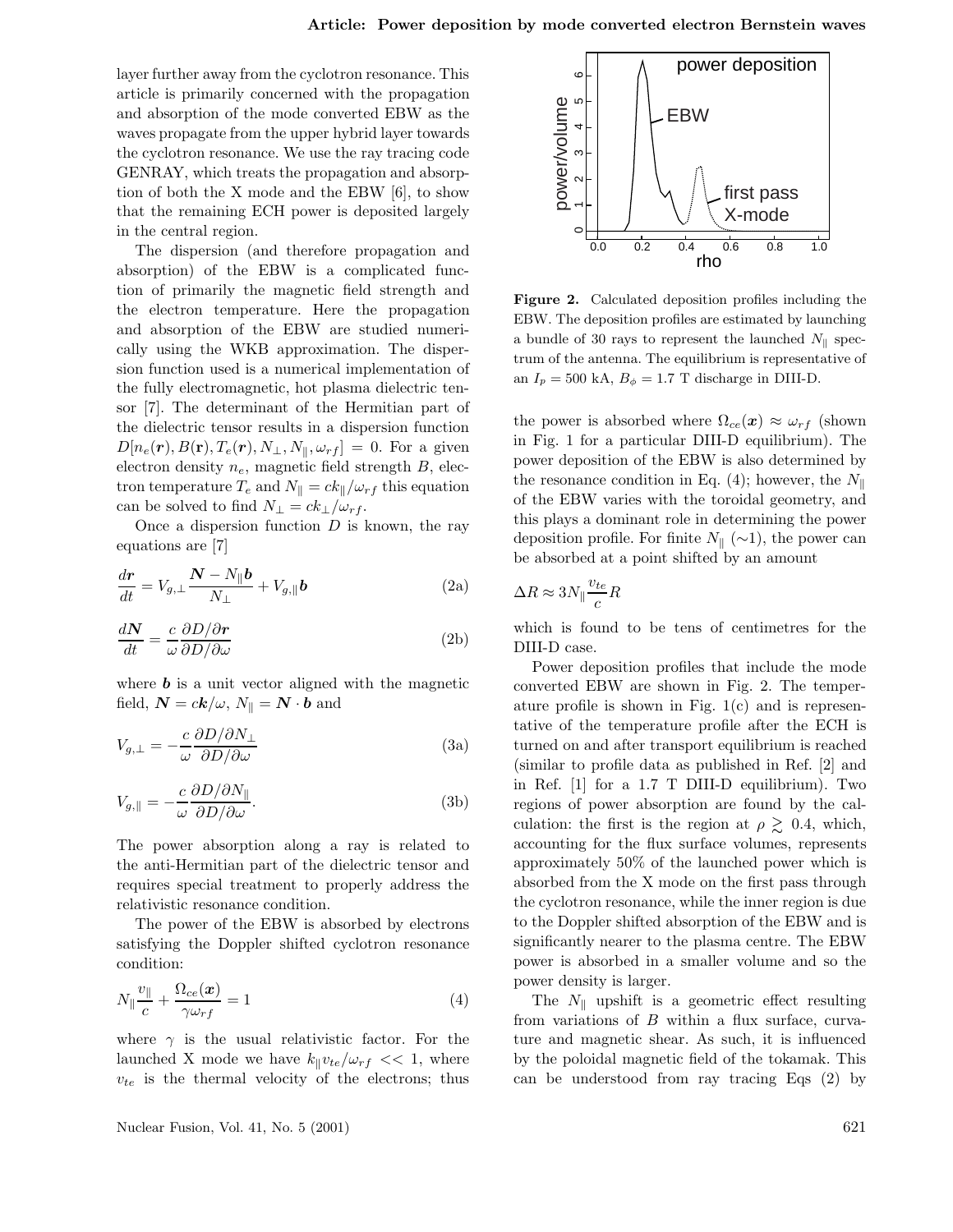

**Figure 3.** Variations of  $N_{\perp}$  and  $N_{\parallel}$  along the launched rays shown in Fig. 1.

evaluating the  $N_{\parallel}$  evolution. Since density and temperature are constant on a flux surface and the equilibrium is independent of toroidal angle,

$$
\frac{dN_{\parallel}}{dt} = \frac{c}{\omega} \frac{\partial D/\partial B}{\partial D/\partial \omega} \frac{\mathbf{B}_p}{B} \cdot \nabla B - \left( V_{g,\parallel} - \frac{N_{\parallel}}{N_{\perp}} V_{g,\perp} \right) \times \mathbf{N} \cdot (\hat{\mathbf{b}} \cdot \nabla) \hat{\mathbf{b}} + \frac{V_{g,\perp}}{N_{\perp}} \mathbf{N} \cdot (\mathbf{N} \cdot \nabla) \hat{\mathbf{b}} \qquad (5)
$$

Each of the terms on the right hand side of Eq. (5) contributes to the  $N_{\parallel}$  shift. The first term on the right hand side is due to variation of the magnetic field within a flux surface and is proportional to the strength of the poloidal field. In these calculations, the launched power is represented by 30 rays to model the  $N_{\parallel}$  spectrum of the launching horn. Figure 3 shows the  $N_{\parallel}$  and  $N_{\perp}$  along the ray trajectories.

This upshift has already been noted [6], and in particular the  $N_{\parallel}$  variation is expected to be strongly affected by the poloidal launch position of the EBW relative to the midplane. Similar results have also been found in simulations of the propagation of the ion Bernstein wave [8, 9]. The DIII-D antenna is located 10 cm above the midplane, and would therefore be well suited for launching waves which undergo

 $N_{\parallel}$  upshift. Sensitivity studies (with respect to equilibrium, temperature and density) show that the width and location of the EBW deposition can vary by several centimetres, but that the results are robust in providing more central deposition with respect to variation in temperature.

We emphasize that the ray tracing and power deposition of the EBW as computed here should be considered to be the theoretically expected power deposition profile, where the EBW is absorbed before it is able to propagate back to the cyclotron resonance layer. The calculations presented here predict more central power deposition than was estimated in the DIII-D experiments, where it was attributed to transport. The power deposition was estimated experimentally using two techniques. The first was an Abel inversion of the changing soft X ray emission during ECH turn-on (shown in Fig. 2 of Ref. [2]) which had a spatial resolution of 6 cm. This measurement showed more central deposition than predicted by an absorption calculation without inclusion of the EBW, but not as strong a deposition as predicted here. The authors dismiss the profiles as artefacts of the inversion technique; given the ill posed nature of the inversion process, we note that the inverted profile as presented must at least be mathematically consistent with the data. It is our interpretation that the inverted profile is not an unreasonable estimate of the deposition profile (we note that Abel inversion of hollow profiles, in this case with two closely located peaks, is very difficult to model and requires better spatial resolution than present on DIII-D at the time). The second technique was to follow the time evolution of  $T_e$  measured by Thomson scattering immediately following turn-on; this also shows deposition more centrally peaked than the cold plasma cyclotron resonance position would predict, although not as central as the EBW predicts.

Several possibilities exist for explaining the reduced experimentally measured deposition relative to the calculation. First, non-linear effects giving parametric instabilities near the upper hybrid resonance (the mode conversion region) and along the EBW ray are not considered. Experiments on Versator with a similar high field side launch observed parametric decay of the X mode into the EBW and a lower hybrid wave [10]. It is conjectured that the parametric decay would lead to a change in the  $N_{\parallel}$  of the EBW and would lead to a larger Doppler shift in the resonance position; this shift would broaden the EBW deposition. Indeed, plasma formation experiments on TCA with high field side launch X mode